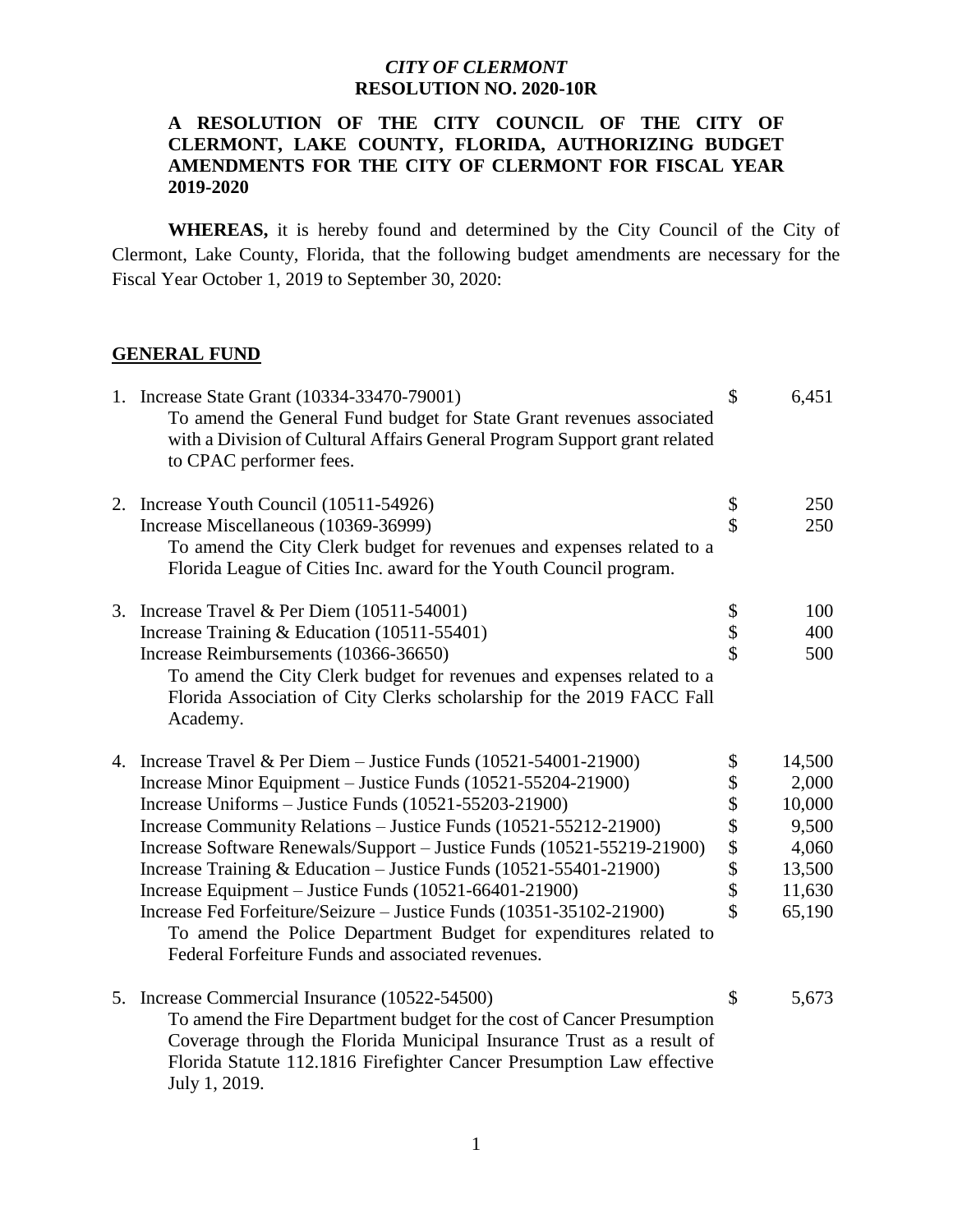## *CITY OF CLERMONT* **RESOLUTION NO. 2020-10R**

| 6. Increase Software Renewals/Support (10522-55219)<br>To amend the Fire Department budget for Apparatus Deployment<br>Analysis Module (ADAM) software annual maintenance costs approved<br>by the City Council on December 10, 2019.                                                            | \$<br>9,146   |
|--------------------------------------------------------------------------------------------------------------------------------------------------------------------------------------------------------------------------------------------------------------------------------------------------|---------------|
| 7. Decrease Fund Balance (10599-59900)<br><b>Total General Fund adjustments</b>                                                                                                                                                                                                                  | \$<br>8,368   |
| <b>RECREATION IMPACT FUND</b>                                                                                                                                                                                                                                                                    |               |
| 1. Increase Capital Outlay – Recreation Rowing Facility (14549-66301-72117) \$<br>To amend the Public Works Department budget for the carryforward of<br>unexpended FY 2019 funds budgeted for Improvements to the Rowing<br>Facility.                                                           | 77,832        |
| 2. Increase Capital Outlay – Other Improvements (14575-66300)<br>To amend the Parks & Recreation Department budget for the<br>carryforward of unexpended FY 2019 funds budgeted for a walking trail<br>at the ARC.                                                                               | \$<br>11,000  |
| 3. Decrease Fund Balance (14599-59900)<br><b>Total Recreation Impact Fund adjustments</b>                                                                                                                                                                                                        | \$<br>88,832  |
| <b>POLICE IMPACT FEE FUND</b>                                                                                                                                                                                                                                                                    |               |
| 1. Increase Capital Outlay – Vehicles (15521-66400)<br>To amend the Police Department budget for additional costs associated<br>with the purchase of 5 Ford Interceptor vehicles approved by the City<br>Council on January 14, 2020.                                                            | \$<br>43,500  |
| 2. Decrease Fund Balance (15599-59900)<br>Total Police Impact Fee Fund adjustments                                                                                                                                                                                                               | \$<br>43,500  |
| <b>FIRE IMPACT FEE FUND</b>                                                                                                                                                                                                                                                                      |               |
| 1. Increase Capital Outlay – Fire Boathouse/Lift (16522-66201-22100)<br>To amend the Fire Department budget for the carryforward of unexpended<br>FY 2019 funds budgeted for the construction of the Fire Boathouse/Lift<br>approved by the City Council on May 28, 2019 and delayed by permits. | \$<br>179,000 |
| 2. Increase Capital Outlay – Vehicle $(16522-66400)$<br>To amend the Fire Department budget for the carryforward of unexpended<br>FY 2019 funds budgeted for the purchase of vehicle accessories not                                                                                             | \$<br>3,750   |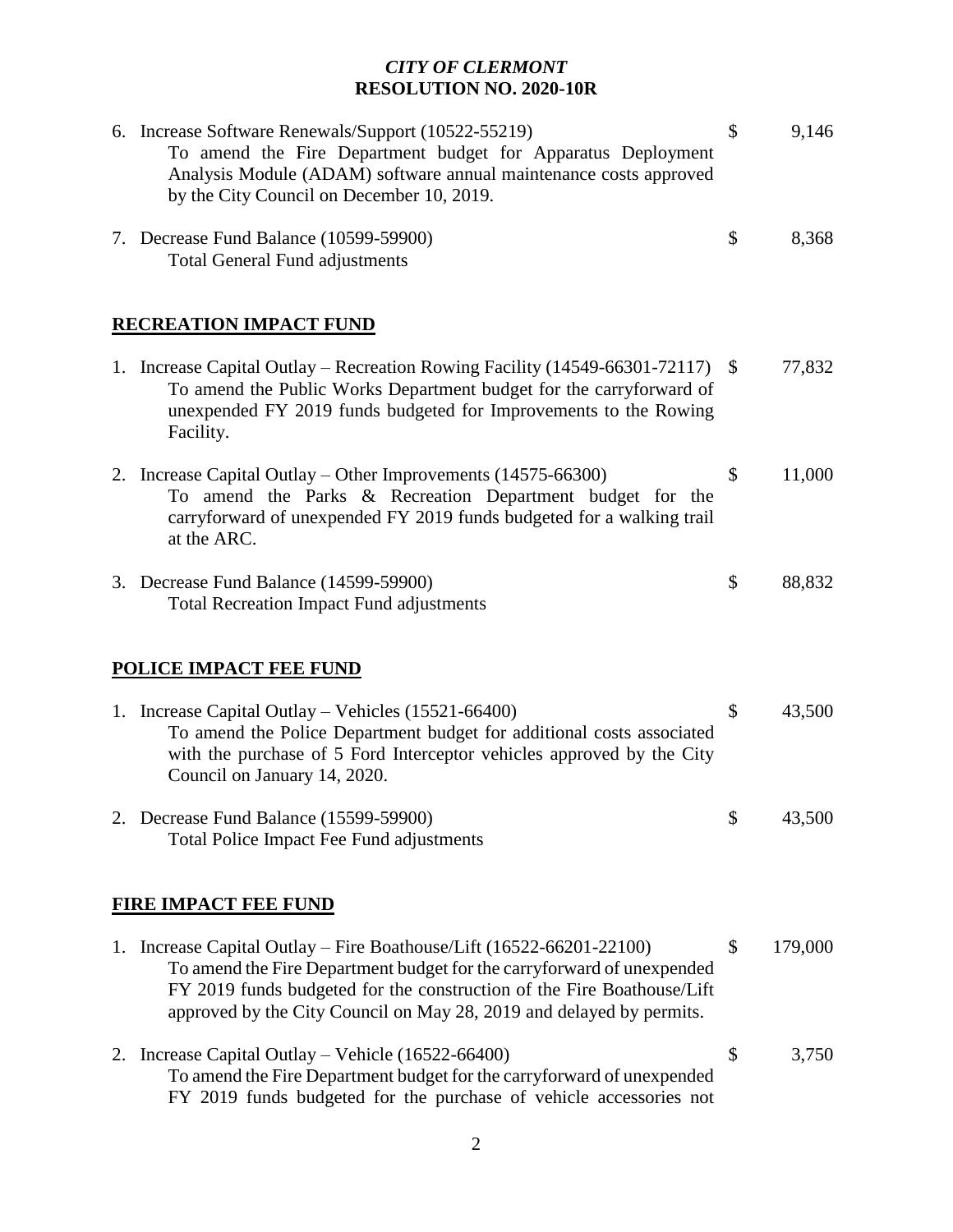## *CITY OF CLERMONT* **RESOLUTION NO. 2020-10R**

 received as of September 30, 2019 for the Fire and Life Safety Educator position.

|                              | 3. Increase Capital Outlay – Equipment (16522-66401)<br>To amend the Fire Department budget for the carryforward of \$15,000<br>unexpended FY 2019 funds budgeted for the purchase of an enclosed<br>trailer for the heavy rescue and an additional \$2,500 to fund the total<br>estimated cost.                                                            | \$ | 17,500  |
|------------------------------|-------------------------------------------------------------------------------------------------------------------------------------------------------------------------------------------------------------------------------------------------------------------------------------------------------------------------------------------------------------|----|---------|
|                              | 4. Increase Capital Outlay – Equipment (16522-66401)<br>To amend the Fire Department budget for the carryforward of unexpended<br>FY 2019 funds budgeted for the purchase of a pressure cushion for the<br>heavy rescue due to a cancelation of an original vendor order and then an<br>expected delivery from a second vendor at the end of November 2019. | \$ | 7,065   |
|                              | 5. Increase Capital Outlay – Professional Services (16522-66900-22100)<br>To amend the Fire Department budget for design costs for the Fire<br>Boathouse/Lift.                                                                                                                                                                                              | \$ | 7,596   |
|                              | 6. Increase Capital Outlay – Software $(16522 - 66404)$<br>To amend the Fire Department budget for Apparatus Deployment<br>Analysis Module (ADAM) software costs approved by the City Council<br>on December 10, 2019.                                                                                                                                      | \$ | 36,584  |
|                              | 7. Decrease Fund Balance (16599-59900)<br>Total Fire Impact Fee Fund adjustments.                                                                                                                                                                                                                                                                           | \$ | 251,495 |
| <b>CAPITAL PROJECTS FUND</b> |                                                                                                                                                                                                                                                                                                                                                             |    |         |
|                              | 1. Increase Local Grant – LCWA - Boat Ramp (32337-33735-95111)<br>To amend the budget for a Lake County Water Authority grant for the<br>Boat Ramp Project as authorized by the City Manager.                                                                                                                                                               | \$ | 250,000 |
|                              | 2. Increase Capital Outlay – Pro Services – PW Bldg (32549-66900-49000)<br>To amend the Public Works Department budget for the carryforward of<br>unexpended FY 2019 funds budgeted for the design of the new Public<br>Works Complex.                                                                                                                      | \$ | 235,407 |
|                              | 3. Increase Capital Outlay – Public Wi-Fi (32559-66408-95114)<br>To amend the Information Technology Department budget for the<br>carryforward of unexpended FY2019 funds budgeted for Public Wi-Fi.<br>Master Plan Project delayed due to the rebid of electrical work.                                                                                    | \$ | 75,300  |
|                              | 4. Decrease Fund Balance (32599-59900)                                                                                                                                                                                                                                                                                                                      | \$ | 60,707  |

Total Capital Projects Fund adjustments.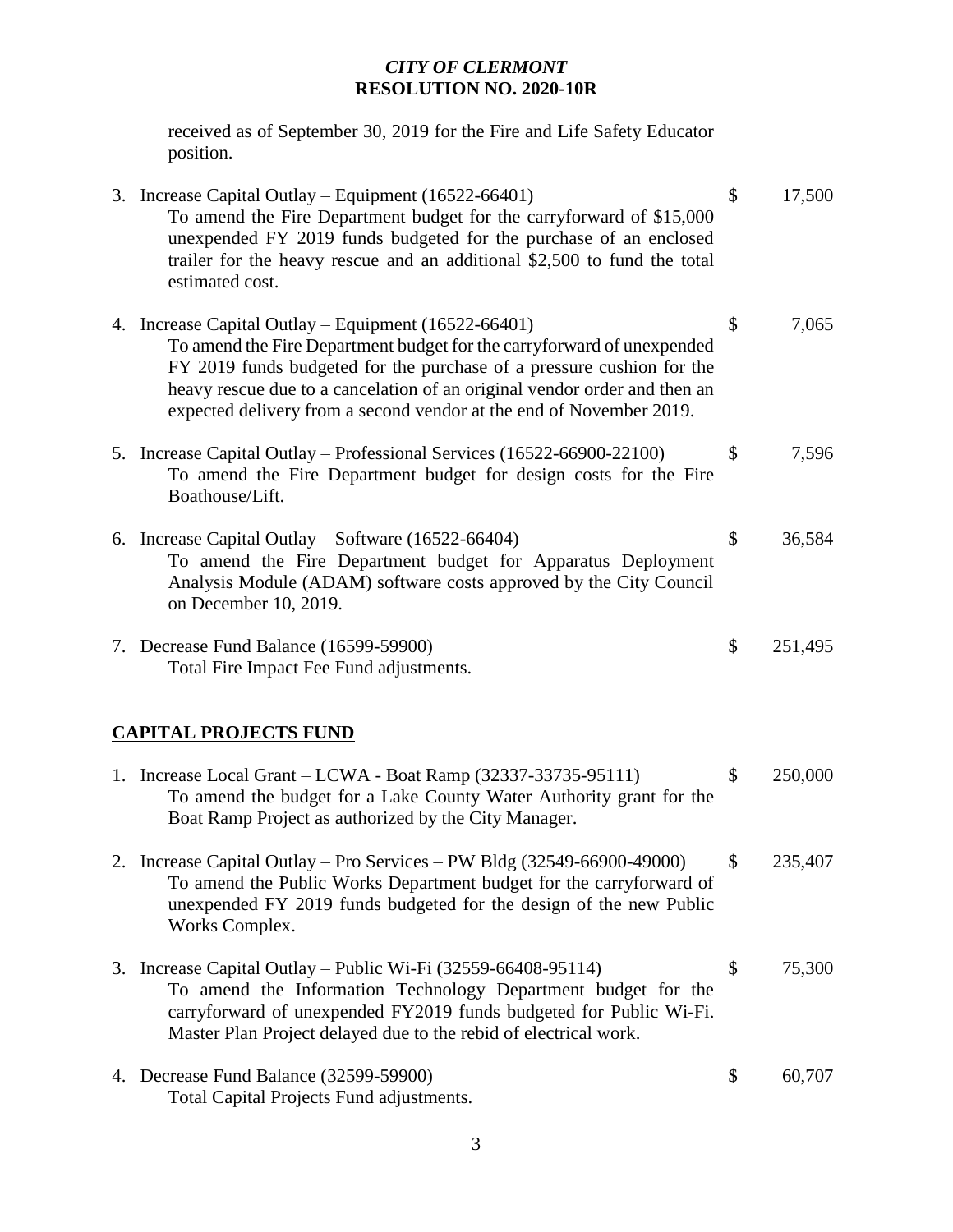# *CITY OF CLERMONT* **RESOLUTION NO. 2020-10R**

# **WATER FUND**

| 1. Increase Capital Outlay – Professional Services (41533-66900)<br>To amend the Environmental Services Department budget for the<br>carryforward of unexpended FY 2019 funds budgeted for Utility Master<br>Plan services awarded to Tetra Tech approved by the City Council<br>September 9, 2019. | \$<br>81,943  |
|-----------------------------------------------------------------------------------------------------------------------------------------------------------------------------------------------------------------------------------------------------------------------------------------------------|---------------|
| 2. Increase Transfer In - From Water Impact Fund (41381-38120)<br>To amend the Environmental Services Department budget for additional<br>transfer in from the Water Impact Fee Fund for Water & Sewer debt<br>service.                                                                             | \$<br>10,000  |
| 3. Increase Federal Grant CDBG (41331-33131-38123)<br>To revise allocated revenues for CDBG Grant.                                                                                                                                                                                                  | \$<br>191,237 |
| 4. Increase Fund Balance (43599-59900)<br>Total Water Fund adjustments.                                                                                                                                                                                                                             | \$<br>119,294 |
| <b>SEWER FUND</b>                                                                                                                                                                                                                                                                                   |               |
| 1. Increase Capital Outlay – Equipment (42535-66401)<br>To amend the Environmental Services Department budget for the<br>purchase of an Orbits Radio System approved by the City Council on<br>January 14, 2020.                                                                                    | \$<br>177,530 |
| 2. Increase Capital Outlay - Professional Services (42535-66900)<br>To amend the Environmental Services Department budget for the<br>carryforward of unexpended FY 2019 funds budgeted for Utility Master<br>Plan services awarded to Tetra Tech approved by the City Council<br>September 9, 2019. | \$<br>81,944  |
| 3. Decrease Fund Balance (42599-59900)<br>Total Sewer Fund adjustments.                                                                                                                                                                                                                             | 259,474       |
| <b>WATER IMPACT FEE FUND</b>                                                                                                                                                                                                                                                                        |               |
| 1. Increase Capital Outlay – Water System (43533-66307)<br>To amend the Environmental Services Department budget for the<br>carryforward of unexpended FY2019 funds budgeted for the Hartle Road<br>Water Main Extension not yet begun.                                                             | \$<br>300,000 |

2. Increase Transfer Out – To Water Fund (43581-99105) \$ 10,000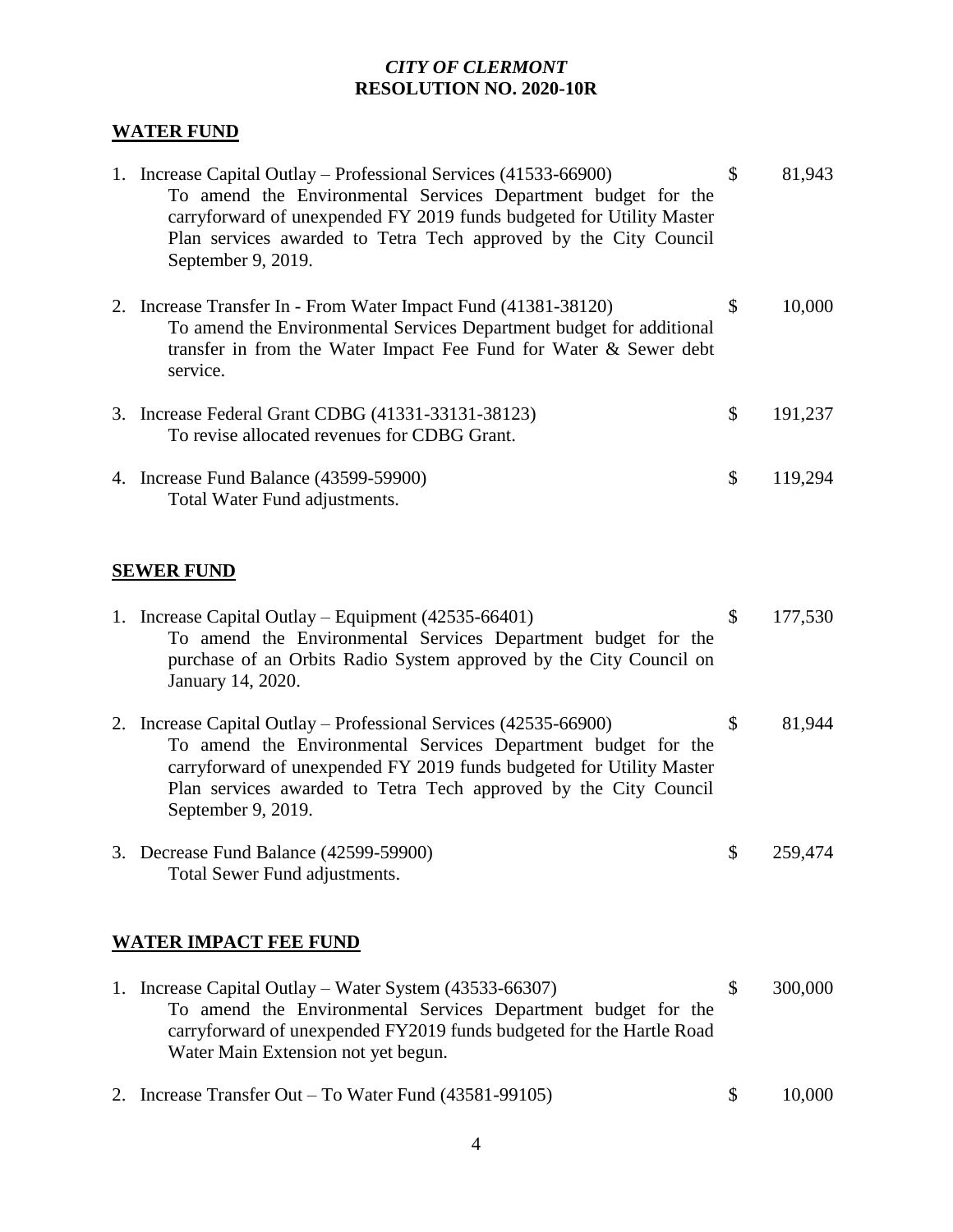## *CITY OF CLERMONT* **RESOLUTION NO. 2020-10R**

To amend the Interfund Transfer budget to balance transfer related to the 2017 Water and Sewer Advanced Refunding Bond.

| 3. Decrease Fund Balance (43599-59900)<br>Total Water Impact Fee Fund adjustments.                                                                                                                                                                 | \$           | 310,000   |
|----------------------------------------------------------------------------------------------------------------------------------------------------------------------------------------------------------------------------------------------------|--------------|-----------|
| <b>STORMWATER FUND</b>                                                                                                                                                                                                                             |              |           |
| 1. Decrease Federal Grant CDBG (41331-33131-38123)<br>To revise allocated revenues for CDBG Grant.                                                                                                                                                 | \$           | 171,737   |
| 2. Decrease Fund Balance (45599-59900)<br>Total Stormwater Fund adjustments.                                                                                                                                                                       | \$           | 171,737   |
| <b>SANITATION FUND</b>                                                                                                                                                                                                                             |              |           |
| 1. Increase Capital Outlay – Pro Services Public Works (49534-66900-49000)<br>To amend the Environmental Services Department budget for the<br>carryforward of unexpended FY2019 funds budgeted for the design of the<br>new Public Works Complex. | $\mathbb{S}$ | 78,469    |
| 2. Decrease Fund Balance (49599-59900)<br>Total Sanitation Fund adjustments.                                                                                                                                                                       | \$           | 78,469    |
| <b>CRA FUND</b>                                                                                                                                                                                                                                    |              |           |
| 1. Increase Capital Outlay – Artwalk Project (60552-66300-52002)<br>To amend the Development Services budget for Cost Share Pricing for<br>the Art Walk Project Construction approved by the City Council on<br>February 25, 2020.                 | \$           | 340,000   |
| 2. Increase Capital Outlay - Artwalk Project (60552-66300-52002)                                                                                                                                                                                   | P            | 11,100    |
| Increase CRA Ad Valorem Taxes (60311-31101)<br>To amend the Development Services budget for power relocation costs<br>for the Art Walk and additional ad valorem tax revenues.                                                                     | \$           | 48,326    |
| 3. Decrease Fund Balance (60599-59900)<br>Total CRA Fund adjustments.                                                                                                                                                                              | \$           | 302,774   |
| Net Decrease to Fund Balance – All Funds                                                                                                                                                                                                           | \$           | 1,456,062 |